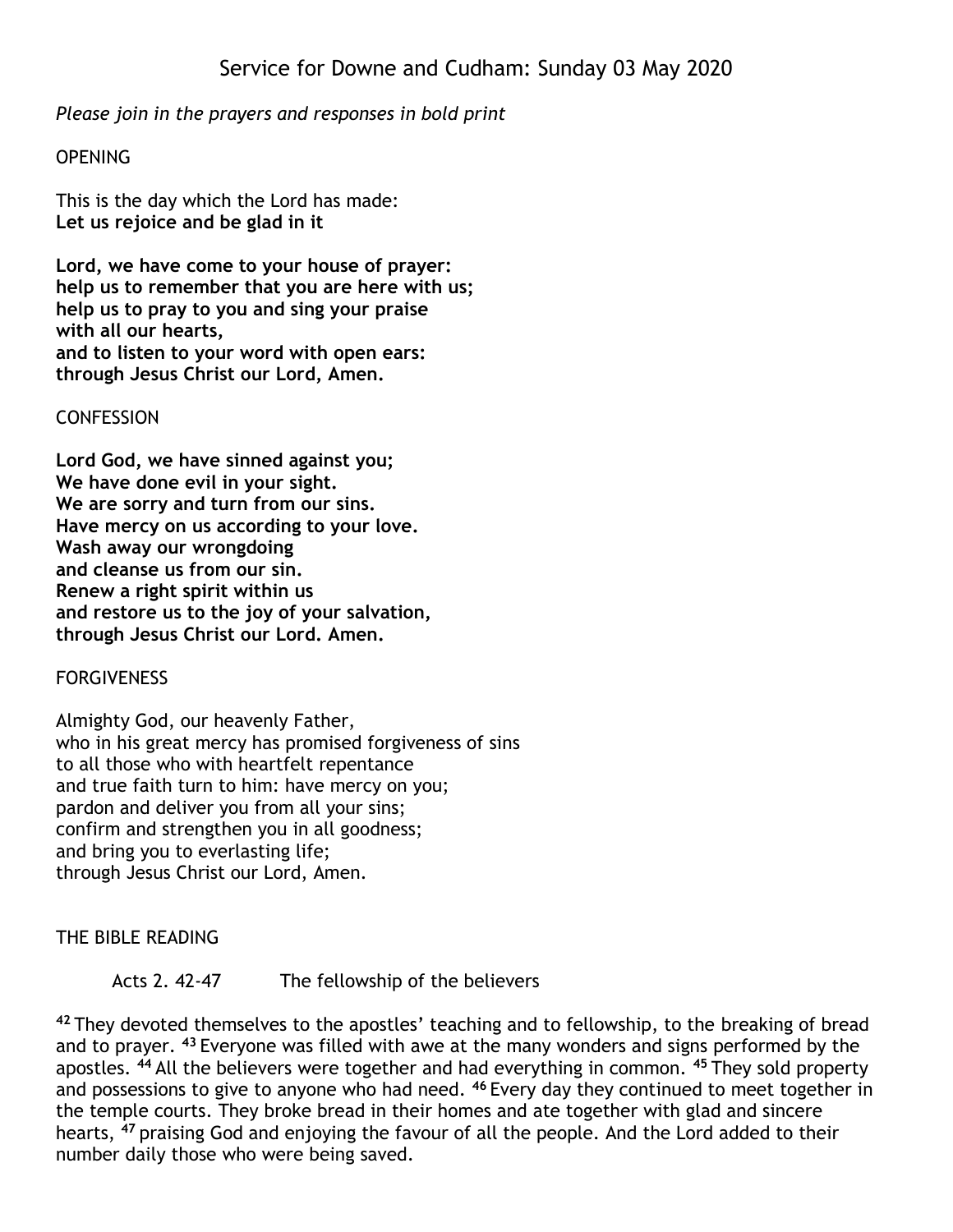# ADDRESS

CREED

Do you believe and trust in God the Father, source of all being and life; the one for whom we exist? **We believe and trust in him.**

Do you believe and trust in God the Son, who took our human nature, died for us and was raised again?

**We believe and trust in him.**

Do you believe and trust in the Holy Spirit, who gives life to the people of God and makes Christ known in the world? **We believe and trust in him.**

# PRAYERS

**Our Father, who art in heaven, hallowed be thy name; thy kingdom come; thy will be done; on earth as it is in heaven. Give us this day our daily bread. And forgive us our trespasses, as we forgive those who trespass against us. And lead us not into temptation; but deliver us from evil. For thine is the kingdom, the power and the glory, for ever and ever. Amen.**

*Other prayers may be offered at this point*

# COLLECT:

Almighty God, whose Son Jesus Christ is the resurrection and the life: raise us, who trust in him, from the death of sin to the life of righteousness, that we may seek those things which are above, where he reigns with you in the unity of the Holy Spirit, one God, now and for ever.

FINAL PRAYER **God of power and love, may the boldness of your Spirit transform us, may the gentleness of your Spirit lead us, may the gifts of your Spirit equip us to serve and worship you always, Amen**